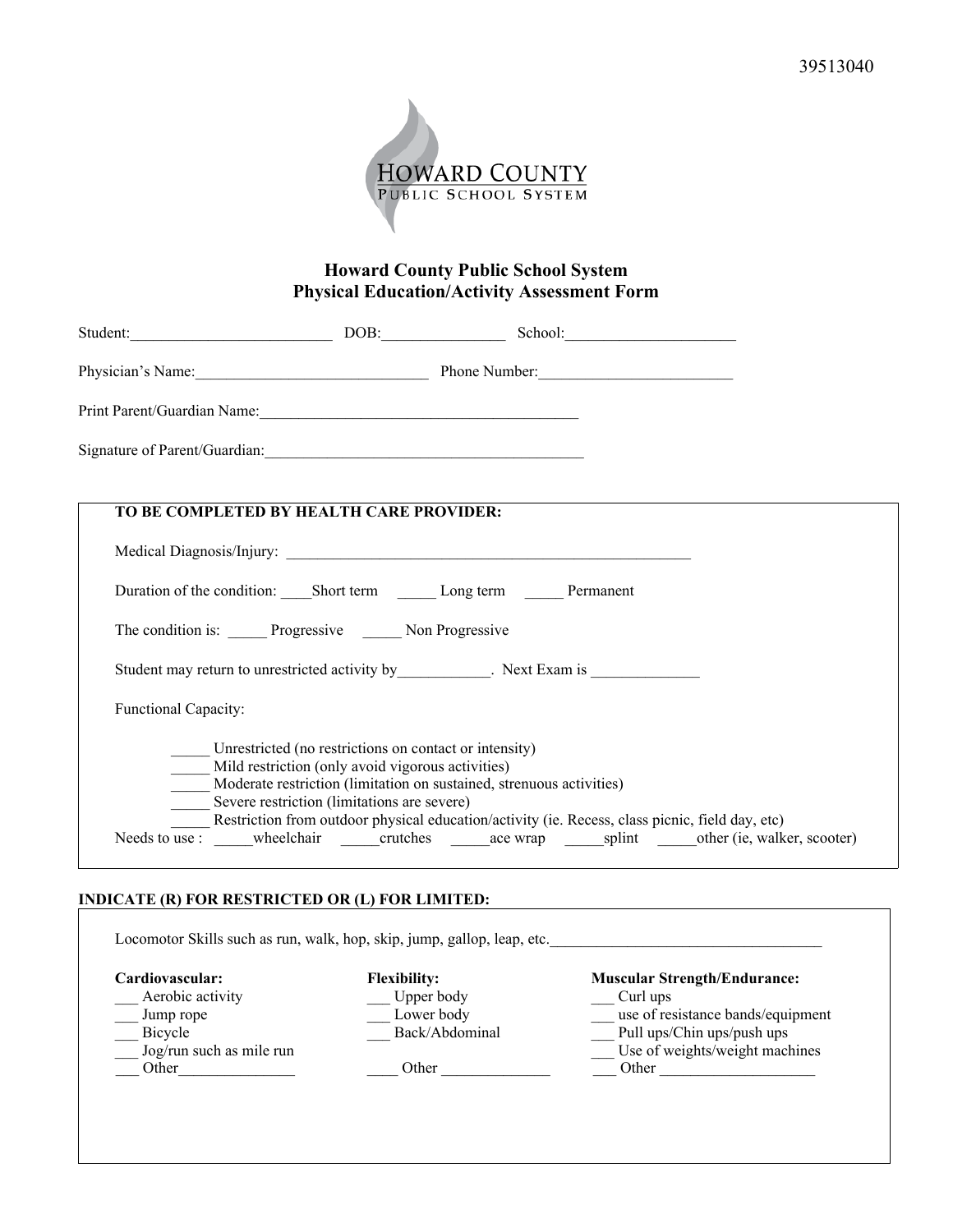## **INDICATE (R) FOR RESTRICTED OR (L) FOR LIMITED: INDICATE (R) FOR RESTRICTED OR (L) FOR LIMITED:**

| <b>Dance Activities:</b><br>Aerobic<br>Other           | Tumbling/Gymnastics:<br>Balance beam<br>Climbing Rope<br>Climbing apparatus<br>Tumbling<br>Inverted activities |                                          |                           |
|--------------------------------------------------------|----------------------------------------------------------------------------------------------------------------|------------------------------------------|---------------------------|
|                                                        |                                                                                                                | <b>Individualized Activities/Skills:</b> |                           |
| Archery                                                | Badminton                                                                                                      | <b>Basketball Skills</b>                 | Bouncing                  |
| Bowling                                                | Catching                                                                                                       | Cycling                                  | Fencing                   |
| Field Hockey                                           | Swimming                                                                                                       | <b>Table Tennis</b>                      | Frisbee                   |
| Golf                                                   | Handball                                                                                                       | Horseshoes                               | Soccer Skills             |
| Softball Skills                                        | Lacrosse Skills                                                                                                | Paddleball                               | Pickleball                |
| Racquetball<br>Volleyball                              | Flag/touch football<br>Track/field                                                                             | Hockey<br>Kicking moving objects         | Tennis Skills<br>Throwing |
| Striking moving objects                                | Striking stationary objects                                                                                    |                                          | Other                     |
|                                                        |                                                                                                                |                                          |                           |
| <b>INDICATE (R) FOR RESTRICTED OR (L) FOR LIMITED:</b> |                                                                                                                |                                          |                           |
|                                                        | <b>Team Activities:</b>                                                                                        |                                          |                           |
| Basketball                                             | Cricket                                                                                                        | Fencing                                  | Field hockey              |
| Flag/touch football                                    | Floor/street hockey                                                                                            | <b>Ultimate Frisbee</b>                  | Lacrosse                  |
| Soccer                                                 | Softball                                                                                                       | Speedball                                | Team handball             |
| Track/field                                            | Volleyball                                                                                                     | Wrestling                                | Other                     |

COMMENTS (any additional information that will assist in modifications for physical education/activity for this student). May attach additional comments.

Signature of Physician Date

\_\_\_\_\_\_\_\_\_\_\_\_\_\_\_\_\_\_\_\_\_\_\_\_\_\_\_\_\_\_\_\_\_\_\_\_\_\_\_\_\_\_\_\_\_ \_\_\_\_\_\_\_\_\_\_\_\_\_\_\_\_\_\_\_\_\_\_\_

C: PE teachers Health room staff